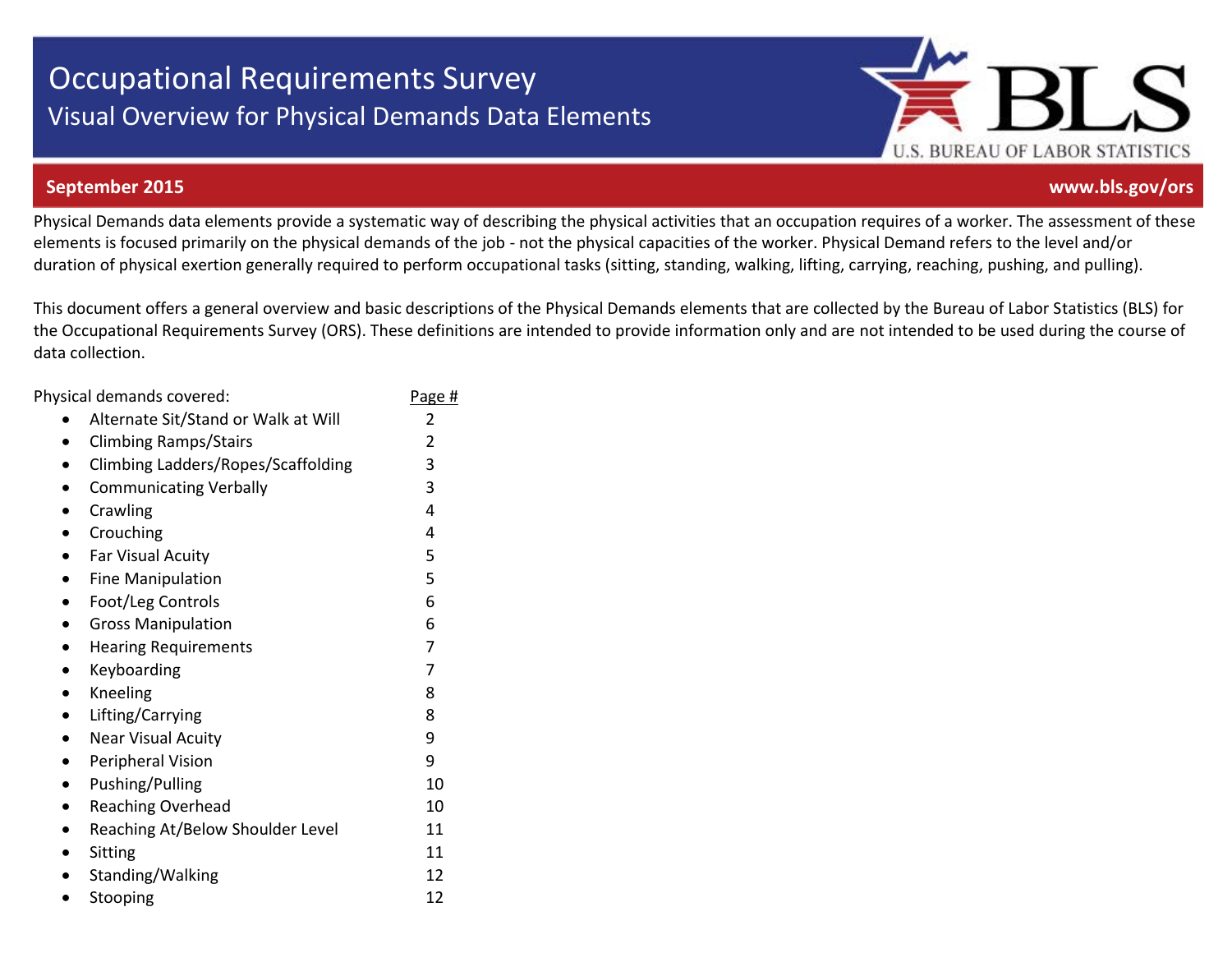#### Alternate Sit/Stand or Walk at Will

The ability to alternate between sitting and standing is present when a worker has the flexibility to choose between sitting or standing as needed when this need cannot be accommodated by scheduled breaks and/or lunch period.



#### Climbing Ramps/Stairs

Ascending or descending ramps and/or stairs using feet and legs. Hands and arms may be used for balance (e.g., to hold a railing). Note: Stairs involved in commute/getting into building are excluded if work is always performed in one building. Stairs onto a vehicle or a piece of machinery/equipment are included.

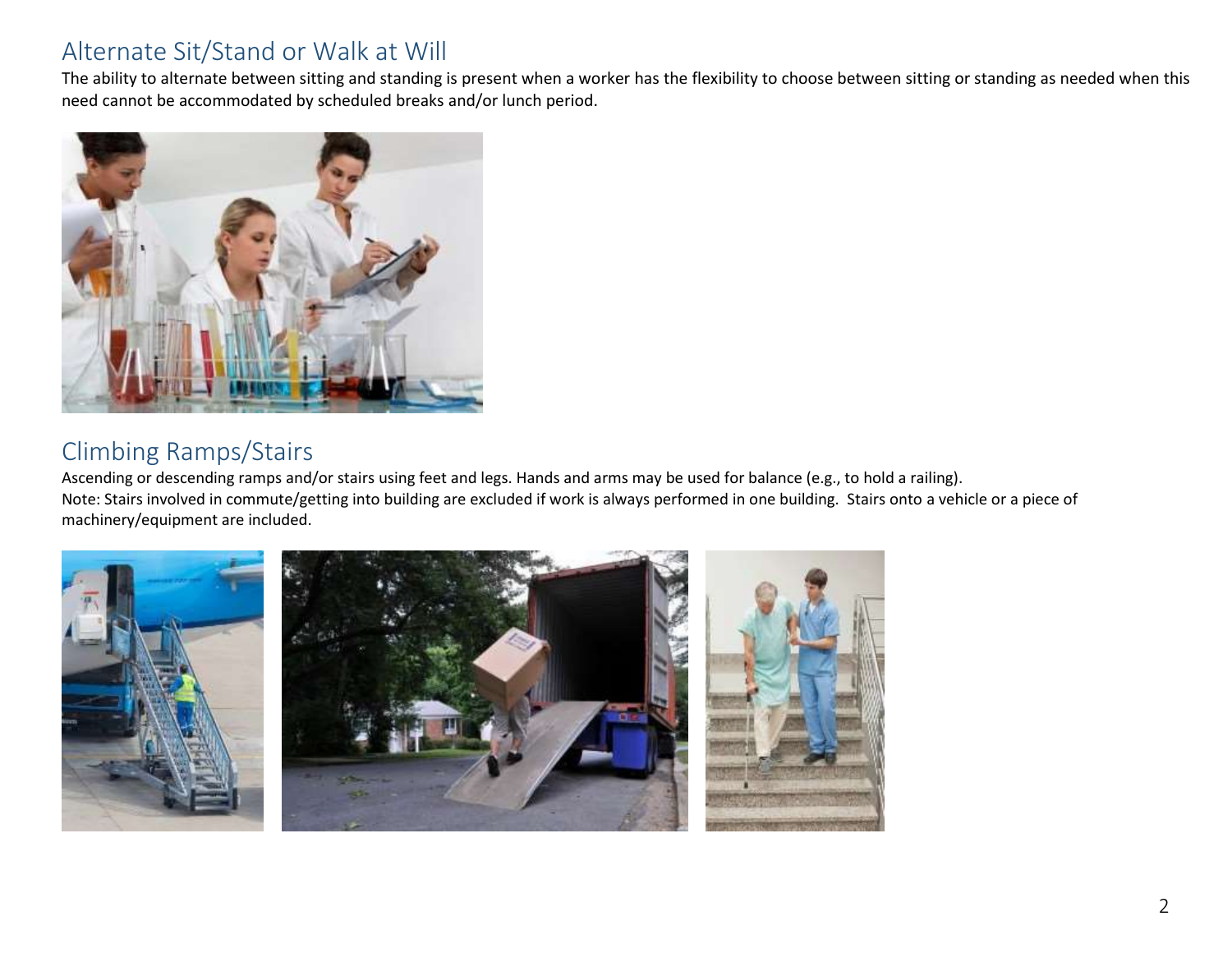#### Climbing Ladders/ Ropes/ Scaffolding

Ascending or descending ladders, scaffolding, ropes, poles and the like using feet/legs and/or hands/arms.



#### Communicating Verbally

Expressing or exchanging ideas by means of the spoken word to impart oral information to clients or the public and to convey detailed spoken instructions to other workers accurately or quickly.

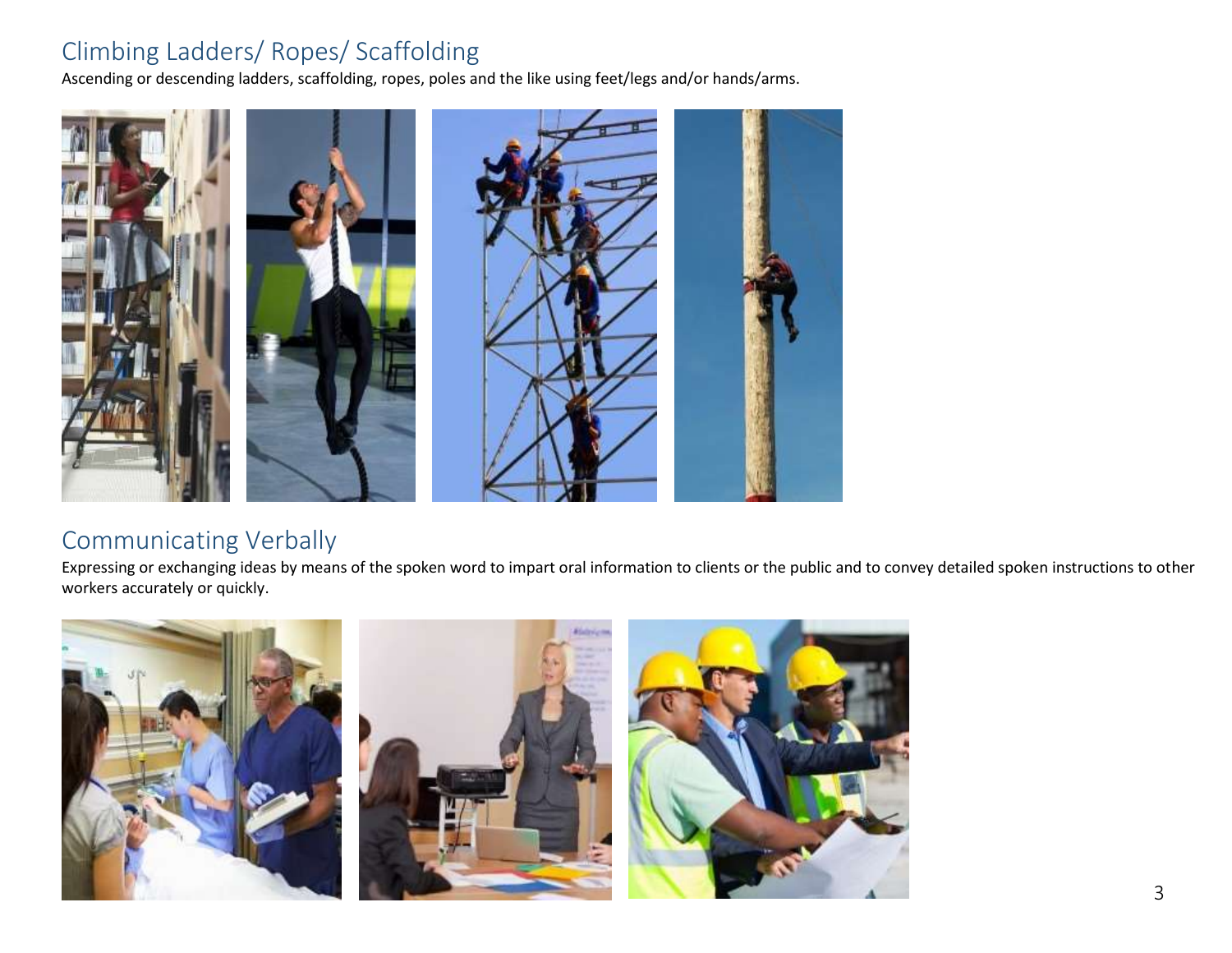## Crawling

Moving about on hands and knees or hands and feet.



## Crouching

Bending body downward and forward by bending legs and spine.

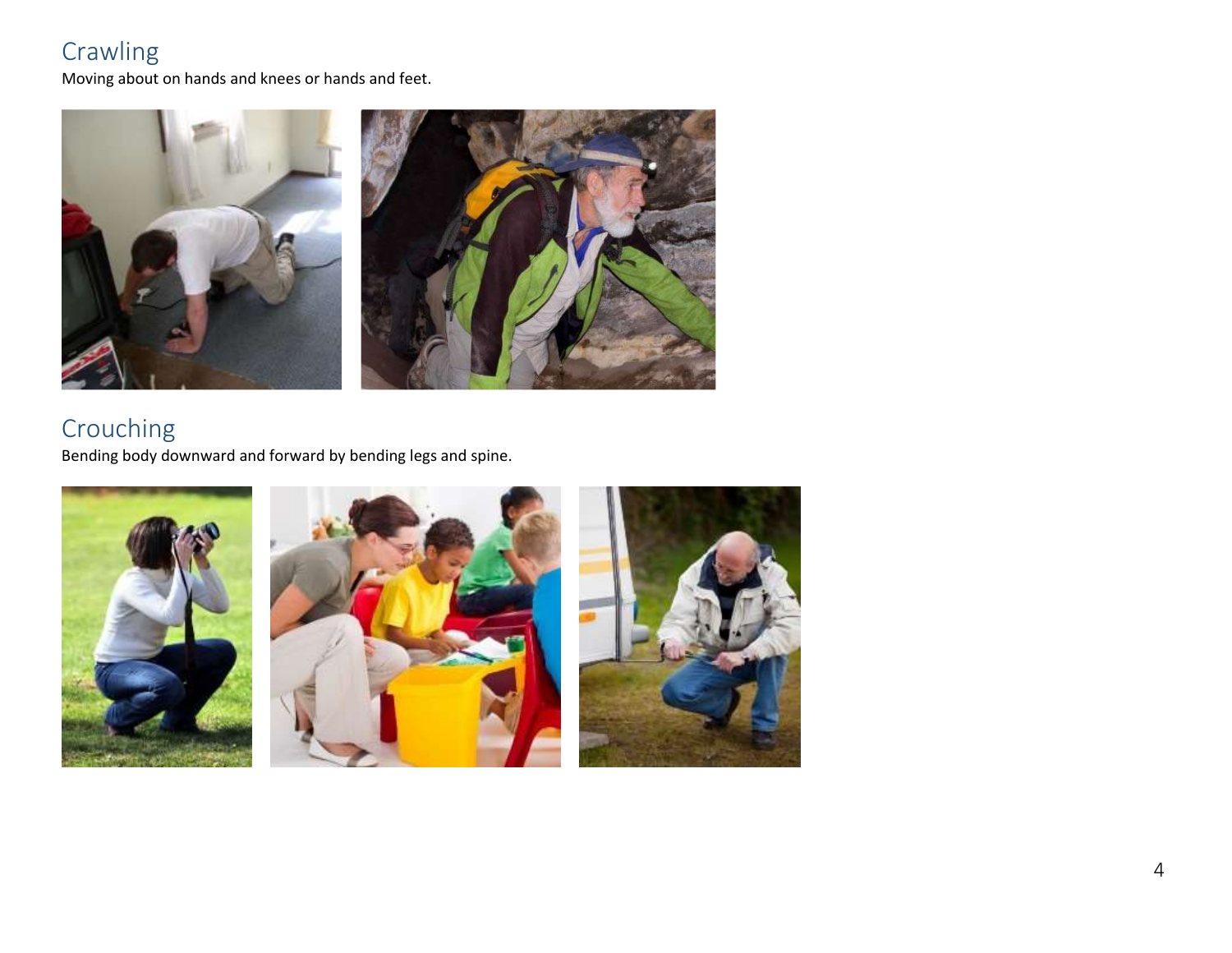#### Far Visual Acuity

Clarity of vision at 20 feet or more. This is not just the ability to see a person or object, but the ability to recognize features as well.



#### Fine Manipulation

Picking, pinching, or otherwise working primarily with fingers rather than the whole hand or arm as in gross manipulation.

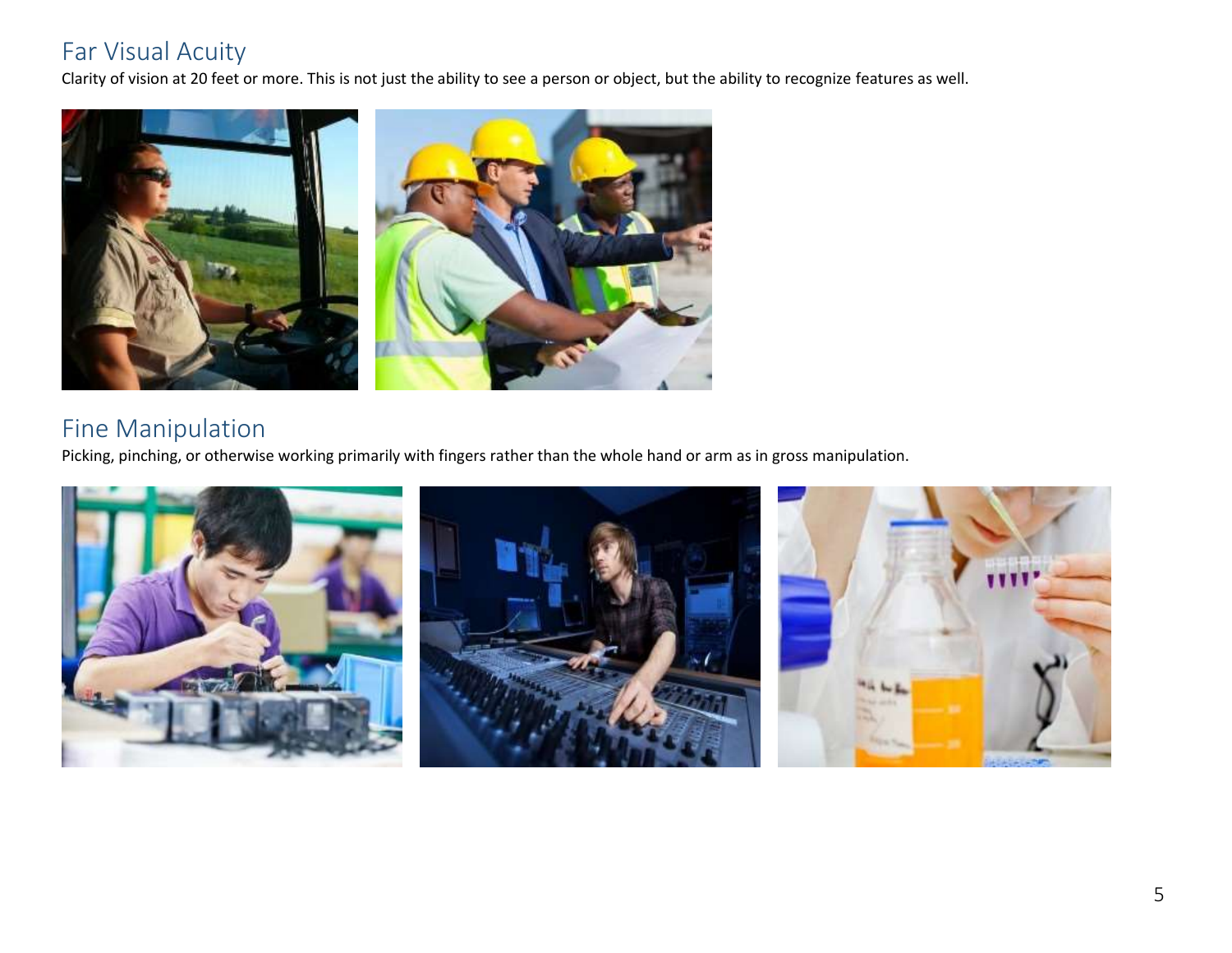### Foot/Leg Controls

Use of one or both feet or legs to move controls on machinery or equipment. Controls include, but are not limited to, pedals, buttons, levers, and cranks.



## Gross Manipulation

Seizing, holding, grasping, turning, or otherwise working with hand(s). It is often present when lifting involves the hands. Note: Fingers are involved only to the extent that they are an extension of the hand to hold or operate a tool such as tin snips or scissors.





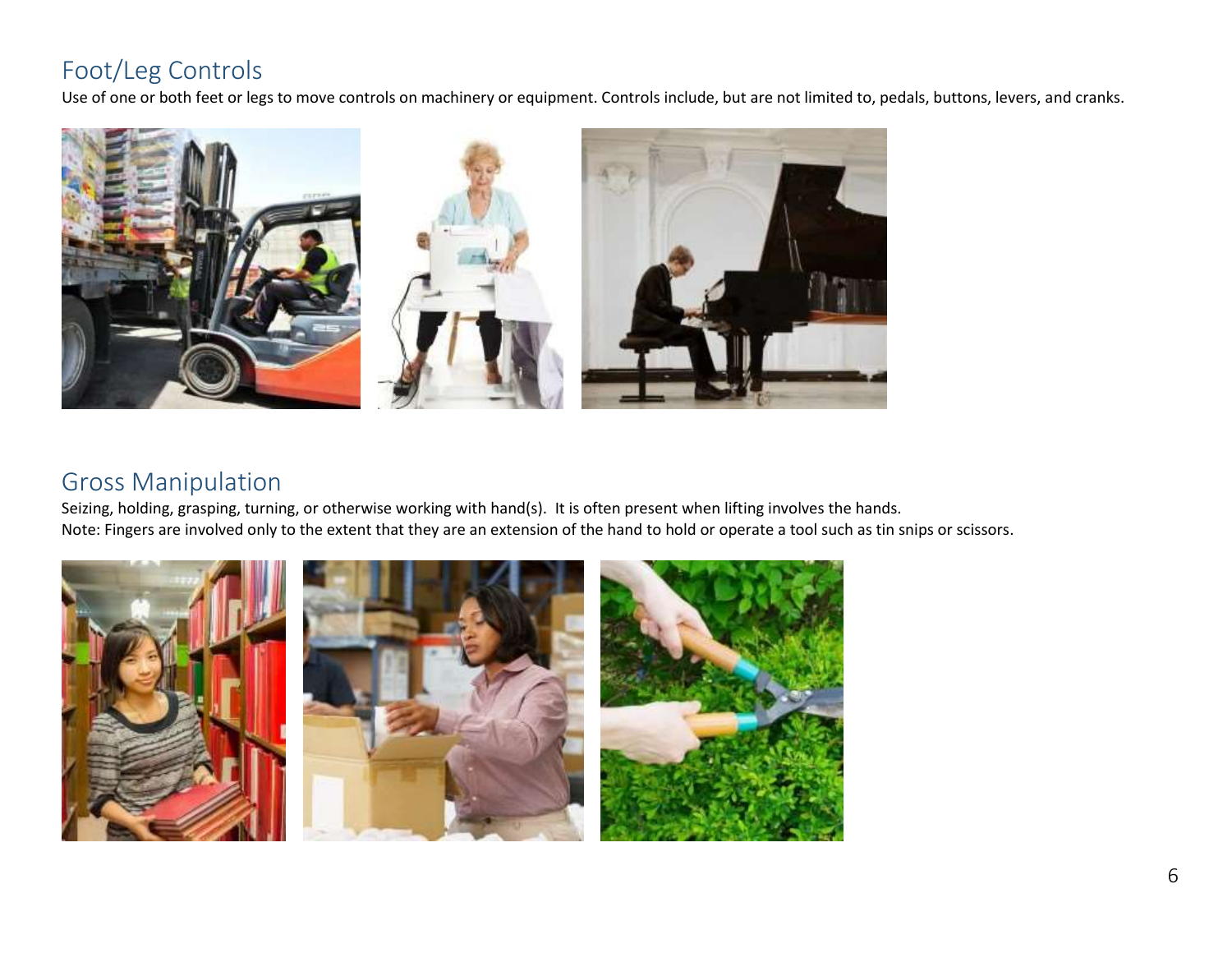#### Hearing Requirements

The ability to hear, understand, and distinguish speech and/or other sounds (e.g., machinery alarms, medical codes/alarms). A yes or no answer is captured for each of the five hearing requirements listed:

- One-on-one (in person)
- Group or conference (in person)
- Telephone
- Other sounds
- Passing of hearing test required



#### Keyboarding

Entering text or data into a computer or other machine by means of a keyboard. Devices include traditional keyboard, 10 key pad, touch screen and other.

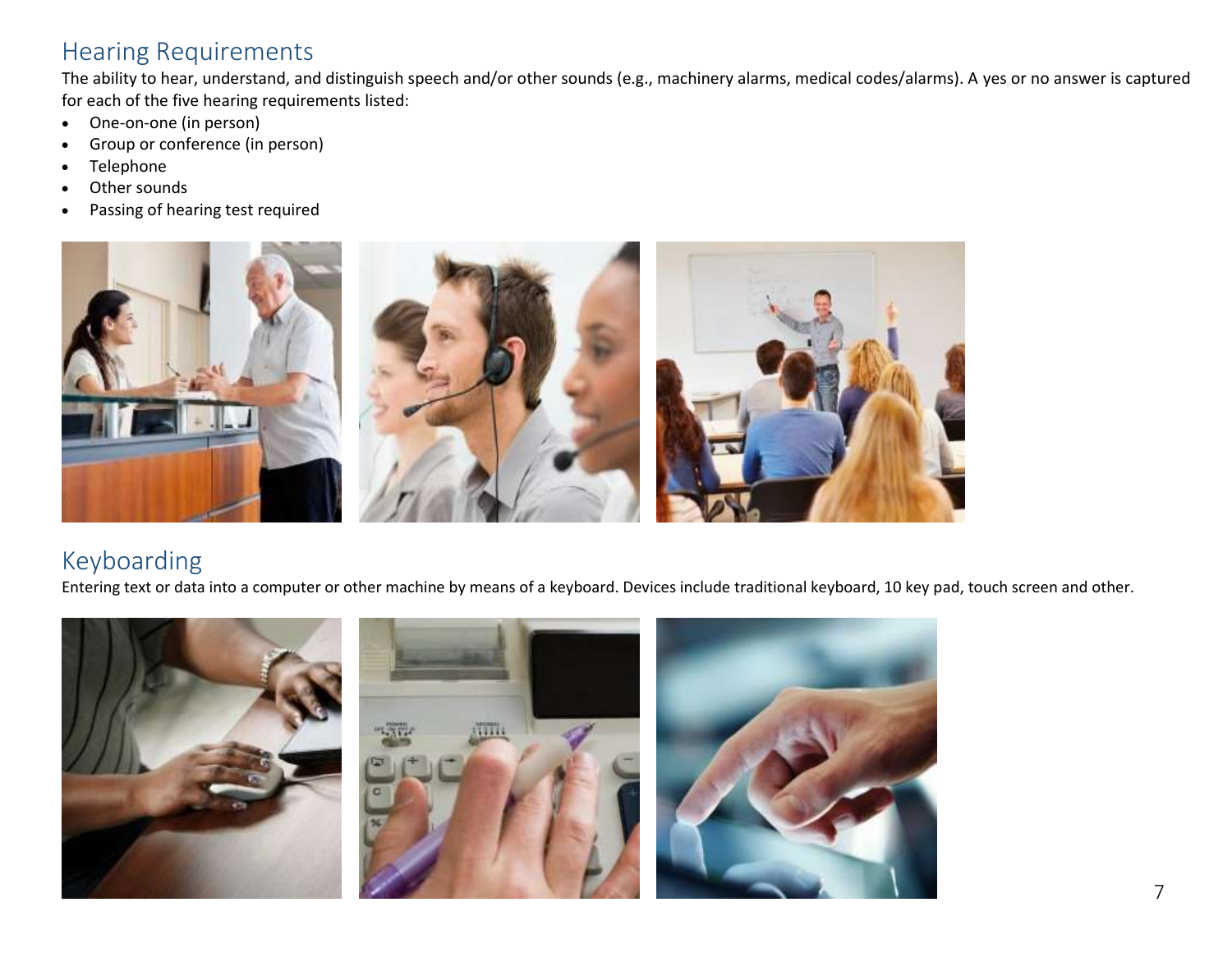#### Kneeling

Bending legs at knees to come to rest on knee(s).



### Lifting/Carrying

Lifting is to raise or lower an object from one level to another (includes upward pulling). Carrying is to transport an object – usually by holding it in the hands or arms, but may occur on the shoulder.

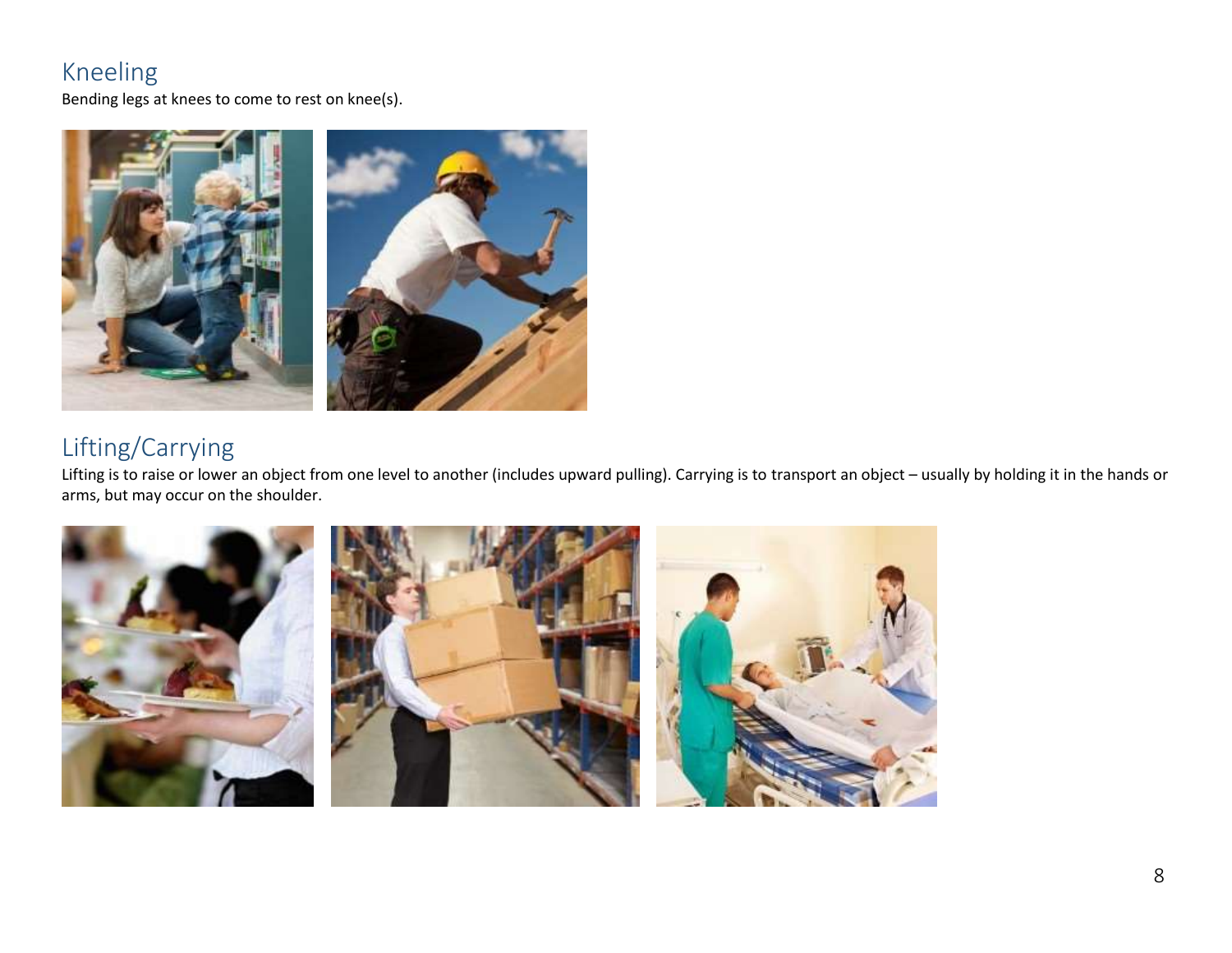#### Near Visual Acuity

Clarity of vision at approximately 20 inches or less (i.e., working with small objects or reading small print), including use of computers.



#### Peripheral Vision

Observing an area that can be seen up and down or to right or left while eyes are fixed on a given point.

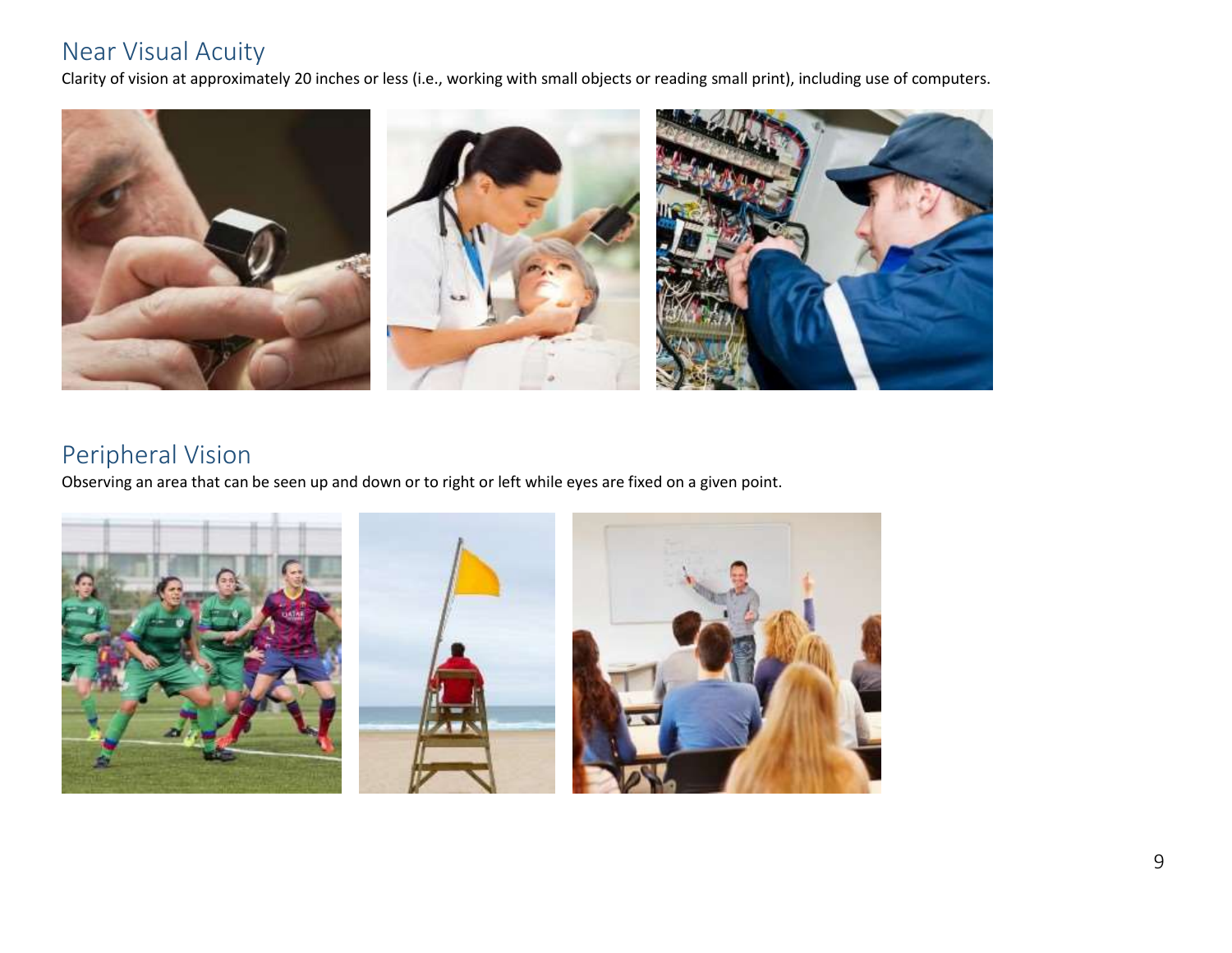#### Pushing/Pulling

Pushing/pulling may involve use of hands/arms, feet/legs, and/or feet only done with one side of the body or both sides.

**Pushing** - Exerting force upon an object so that the object moves away from the force **Pulling** - Exerting force upon an object so that the object moves toward the force



#### Reaching Overhead

Extending arms with the hand higher than the head and one of these conditions exist: (1) A person bends the elbows, and the angle at the shoulders is about 90 degrees or more, or (2) A person keeps the elbow extended, and the angle at the shoulder is about 120 degrees or more.

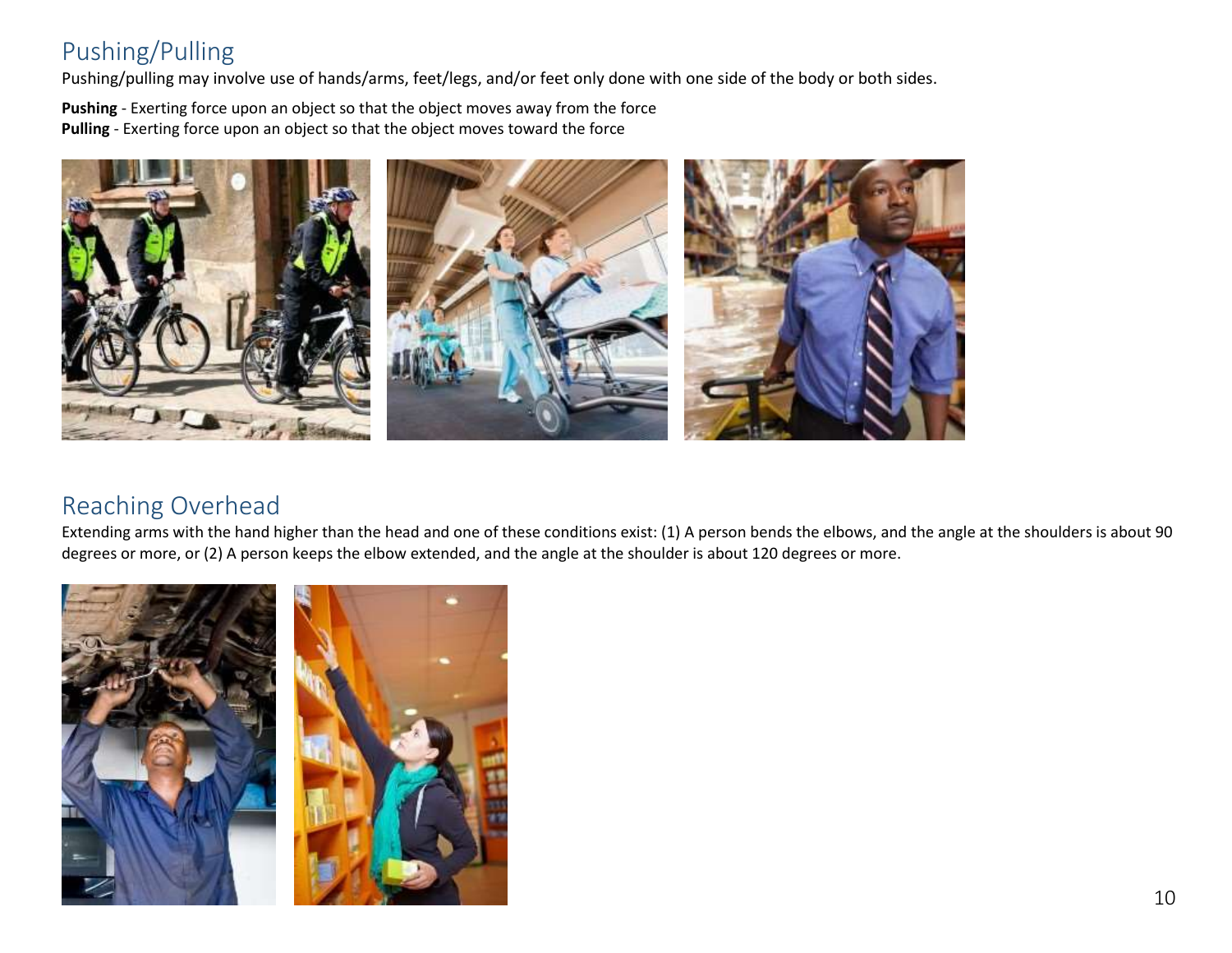#### Reaching At/Below Shoulder Level

Reaching at or below the shoulder is present when there is 'Reaching,' but it does not meet the threshold for 'Overhead.' 'Overhead' and 'At/Below the Shoulder Reaching' can be present in the same task.



#### Sitting Remaining in a seated position.